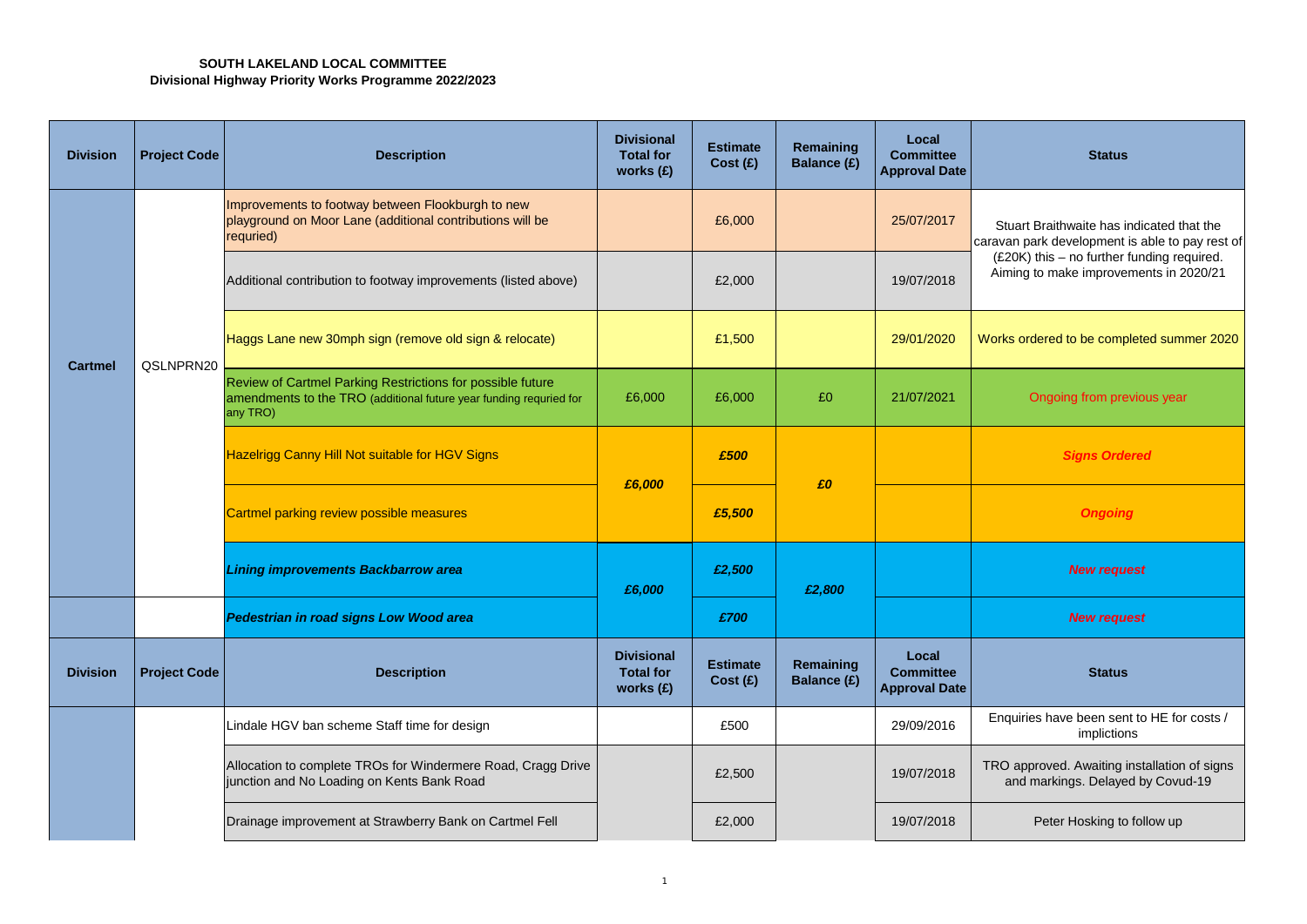| Grange                        | QSLNPRN21           | ED owned SID (checking roads with CIIr and CRASH) - be<br>Allithwaite Road, The esplanade and Windermere Road                                                                                                                                |                                                    | £4,000                      |                                 | 30/09/2019                                        | To be progressed in 2020/21                                                                                                          |
|-------------------------------|---------------------|----------------------------------------------------------------------------------------------------------------------------------------------------------------------------------------------------------------------------------------------|----------------------------------------------------|-----------------------------|---------------------------------|---------------------------------------------------|--------------------------------------------------------------------------------------------------------------------------------------|
|                               |                     | Problem of children crossing the road in Lindale near Bell Hill<br><b>Park</b>                                                                                                                                                               |                                                    | £1,500                      |                                 | 30/09/2019                                        | To be progressed with the implementation of<br>the TRO                                                                               |
|                               |                     | Allocation towards the replacement of the Grange SID - to be<br>solar and moved around                                                                                                                                                       | £6,000                                             | £4,000                      | £0                              | 21/07/2021                                        | Ongoing from previous year                                                                                                           |
|                               |                     | Possible options for measures at Kents Bank in connection with<br><b>Cross Bay walks</b>                                                                                                                                                     |                                                    | £2,000                      |                                 | 21/07/2021                                        | Ongoing from previous year                                                                                                           |
|                               |                     | <b>Allocation for Kents Bank Cross Bay walk related TRO</b><br>Initial & Formal consultation (further matching allcoation<br>requried from next tax years funding to implement<br><b>TRO) Wilson Bends Lindale sign and line improvement</b> | £6,000                                             | £4,000                      | £0                              |                                                   | <b>Signs Ordered</b>                                                                                                                 |
|                               |                     | Temporary SID which can be moved around the area similat<br>to last years ordered device                                                                                                                                                     |                                                    | £2,000                      |                                 |                                                   | <b>Ordered</b>                                                                                                                       |
|                               |                     | <b>SID installation The Esplanade</b>                                                                                                                                                                                                        |                                                    | £1,000                      |                                 |                                                   | <b>New Request</b>                                                                                                                   |
|                               |                     | <b>School Parking Signs</b>                                                                                                                                                                                                                  | £6,000                                             | £300                        | £O                              |                                                   | <b>New Request</b>                                                                                                                   |
|                               |                     | <b>SID for Kents Bank Road near Fire Station (subject to</b><br>prodecure via CRASH)                                                                                                                                                         |                                                    | £3,200                      |                                 |                                                   | <b>New Request</b>                                                                                                                   |
|                               |                     | <b>Post for SID at Kents Bank Road near Fire Station</b>                                                                                                                                                                                     |                                                    | £500                        |                                 |                                                   | <b>New Request</b>                                                                                                                   |
| <b>Division</b>               | <b>Project Code</b> | <b>Description</b>                                                                                                                                                                                                                           | <b>Divisional</b><br><b>Total for</b><br>works (£) | <b>Estimate</b><br>Cost (£) | Remaining<br><b>Balance (£)</b> | Local<br><b>Committee</b><br><b>Approval Date</b> | <b>Status</b>                                                                                                                        |
|                               |                     | Improvements to signing and road markings as traffic calming<br>through Blawith / Water Yeat and Torver                                                                                                                                      |                                                    | £4,000                      |                                 | 19/07/2018                                        | Works tickets currently being prepared to order                                                                                      |
|                               |                     | Improvements to signing and road markings as traffic calming for<br>Coniston: Ship Inn to Adams Bridge                                                                                                                                       |                                                    | £2,000                      |                                 | 19/07/2018                                        | Works tickets currently being prepared to order                                                                                      |
| <b>High</b><br><b>Furness</b> |                     | QSLNPRN22 Spark Bridge red hatching entrance                                                                                                                                                                                                 |                                                    | £2,500                      |                                 | 29/01/2020                                        | Works to be ordered in conjunction with<br>scheme for Low Furness in coming months                                                   |
|                               |                     | Broughton 20mph scheme - reallocation from other scheme<br>which are not to be progressed at this time                                                                                                                                       |                                                    | £3,500                      |                                 | 29/01/2020                                        | Formal consultation on hold due to covid-19.<br>Technical design works ongoing to ensure<br>consultation is done as soon as possible |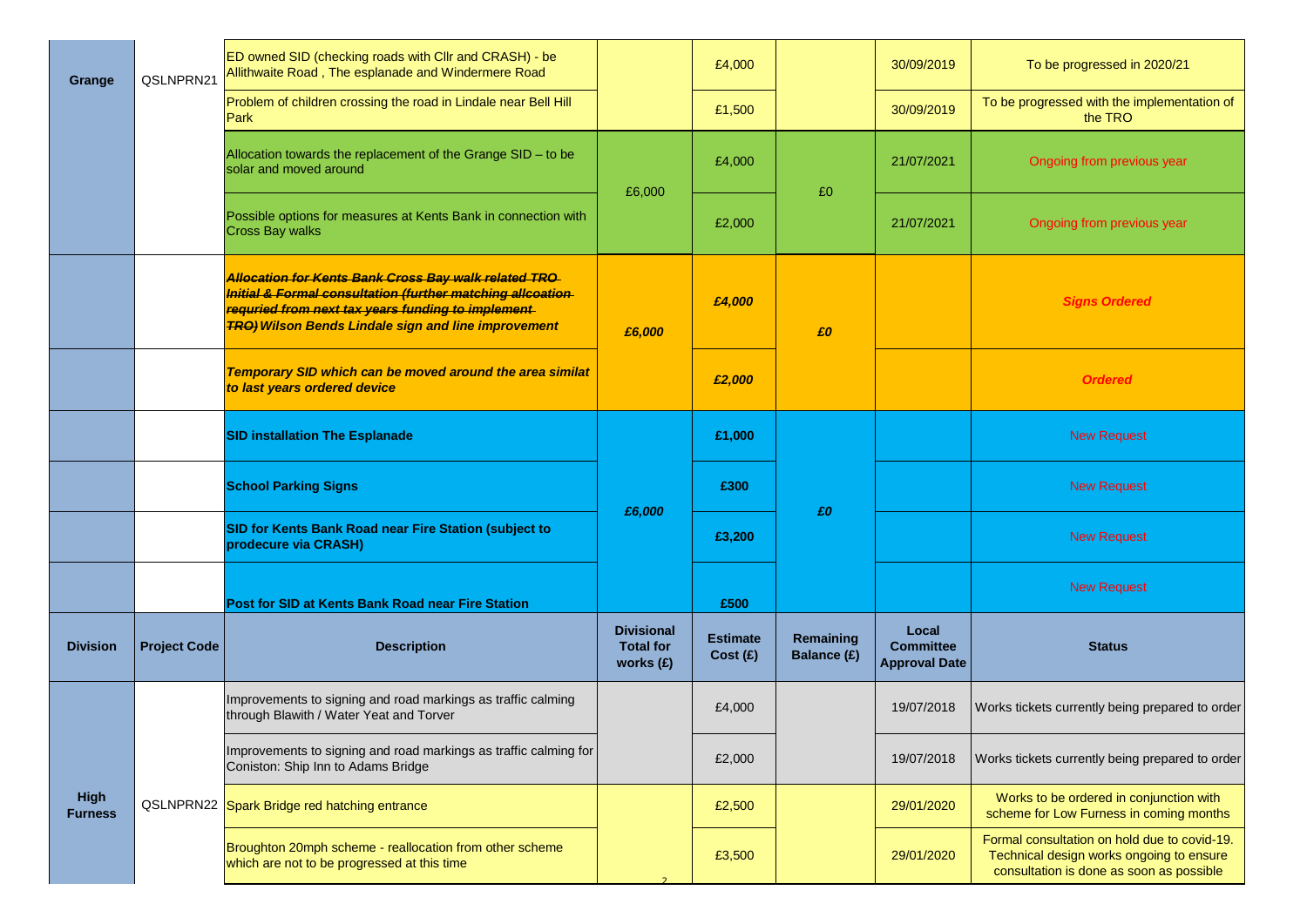|                 |                     | Broughton 20mph scheme                                                                                  | £6,000                                                   | £6,000                      | £0                              | 21/07/2021                                        | Completed                                                                                              |
|-----------------|---------------------|---------------------------------------------------------------------------------------------------------|----------------------------------------------------------|-----------------------------|---------------------------------|---------------------------------------------------|--------------------------------------------------------------------------------------------------------|
|                 |                     | Lowick relocation of sat nav sign futher allocation                                                     |                                                          | £1,000                      |                                 |                                                   | <b>Signs Ordered</b>                                                                                   |
|                 |                     | <b>Coniston/Torver road marking improvements</b>                                                        |                                                          | £1,000                      |                                 |                                                   | <b>Ongoing</b>                                                                                         |
|                 |                     | <b>Hawkshead Squares project contribution</b>                                                           |                                                          | £1,500                      |                                 |                                                   | <b>Hawshead PC leading project</b>                                                                     |
|                 |                     | Satterthwaite consideration of measures regarding parking<br>concerns                                   | £6,000                                                   | £500                        | £0                              |                                                   | <b>Ongoing</b>                                                                                         |
|                 |                     | Coniston consideraton of ammendments to parking restrictions                                            |                                                          | £1,500                      |                                 |                                                   | <b>Ongoing</b>                                                                                         |
|                 |                     | Skewith Bridge consideration of measures with regard to<br>pedestrian                                   |                                                          | £500                        |                                 |                                                   | <b>Ongoing</b>                                                                                         |
| <b>Division</b> | <b>Project Code</b> | <b>Description</b>                                                                                      | <b>Divisional</b><br><b>Total for new</b><br>works $(f)$ | <b>Estimate</b><br>Cost (£) | Remaining<br><b>Balance (£)</b> | Local<br><b>Committee</b><br><b>Approval Date</b> | <b>Status</b>                                                                                          |
|                 |                     | Additional contribution to Castle Estate entrance improvement<br>works and also to TRO for 20mph scheme |                                                          | £6,000                      |                                 | 29/01/2019                                        | Works underway for the scheme but delayed<br>due to Covid-19. Works set to restart in coming<br>month. |
| Kendal          | QSLNPRN23           | Additional contribution to Castle Estate entrance improvement<br>works and also to TRO for 20mph scheme |                                                          | £5,500                      |                                 | 30/09/2019                                        | As above                                                                                               |
| <b>Castle</b>   |                     | Re-locate children crossing warning sign by shop to a better<br>location.                               |                                                          | £500                        |                                 | 30/09/2019                                        | Works ordered for sign. Completion delayed<br>due to Covid-19. Sign expected to be made<br>soon.       |
|                 |                     | Hayclose Road / Kendal Parks parking assessment / review                                                | £6,000                                                   | £6,000                      | £0                              | 21/07/2021                                        | Ongoing from previous year                                                                             |
|                 |                     | <b>Hayclose Road / Kendal Parks parking assessment</b><br>subsequent measures                           | £6,000                                                   | £6,000                      | £0                              |                                                   | Review completed report to be sent to<br><b>Councillor Hogg</b>                                        |
| <b>Division</b> | <b>Project Code</b> | <b>Description</b>                                                                                      | <b>Divisional</b><br><b>Total for</b><br>works $(E)$     | <b>Estimate</b><br>Cost(E)  | Remaining<br>Balance (£)        | Local<br><b>Committee</b><br><b>Approval Date</b> | <b>Status</b>                                                                                          |
|                 |                     | Consideration of improvements on Greenside at Sunny Brow<br>Nursery access -initially staff time        |                                                          | £500                        |                                 | 29/09/2016                                        | Initial plan drawn to discuss with Member                                                              |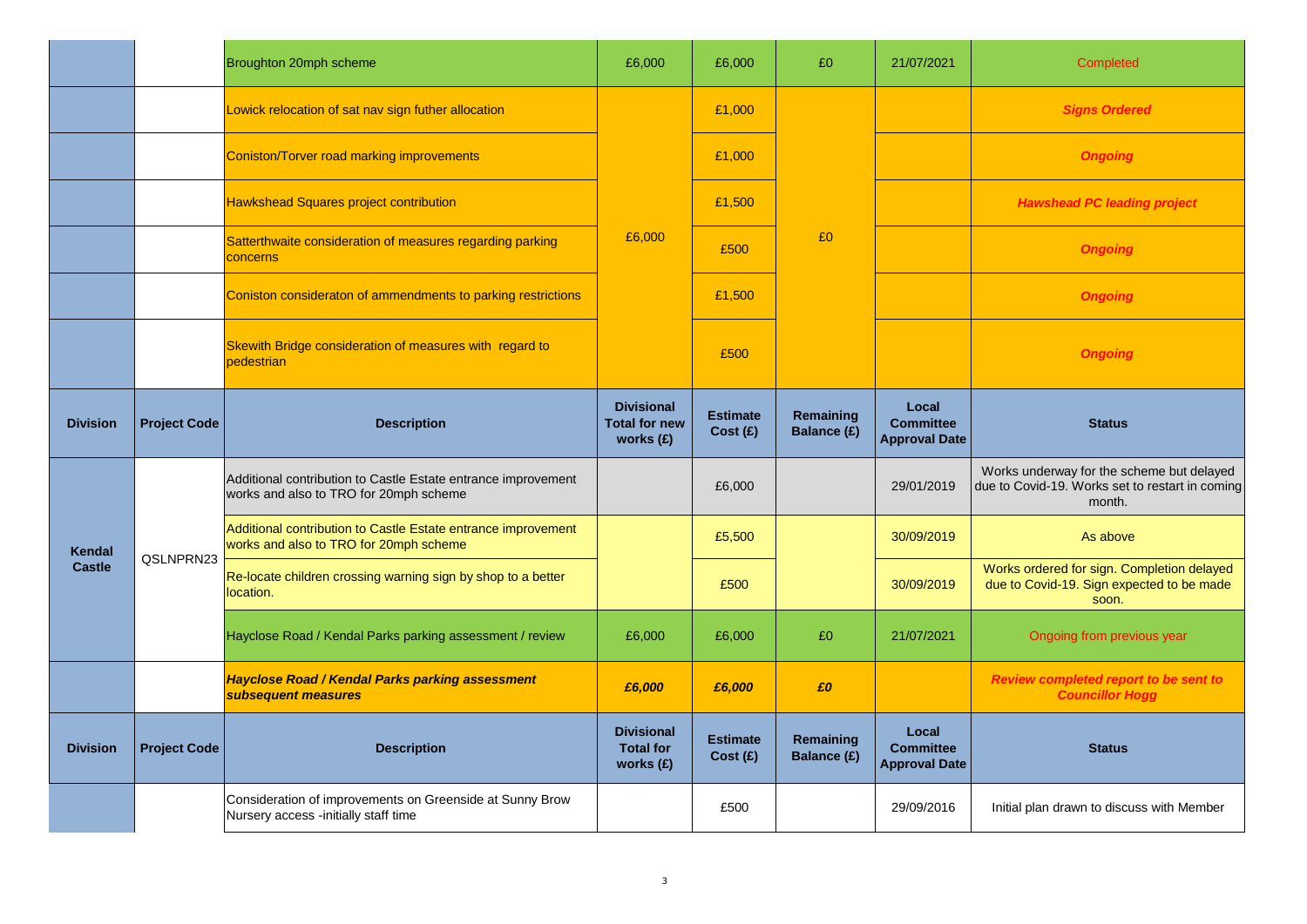| Kendal<br>Highgate |                     | QSLNPRN24 Gillinggate - speed concerns - initial options work                                                    | £6,000                                               | £3,000                     | £0                       | 21/07/2021                                        | Ongoing from previous year                                      |
|--------------------|---------------------|------------------------------------------------------------------------------------------------------------------|------------------------------------------------------|----------------------------|--------------------------|---------------------------------------------------|-----------------------------------------------------------------|
|                    |                     | Improvement of road markings in Highgate division                                                                |                                                      | £3,000                     |                          | 21/07/2021                                        | Ongoing from previous year                                      |
|                    |                     | Gillingate speed concerns - traffic scheme Reallocated to<br>Road Marking scheme across kendal Highgate Division | £6,000                                               | £6,000                     | £O                       |                                                   | <b>Reallocated</b>                                              |
|                    |                     | Road marking scheme across Kendal Highgate Division                                                              | £6,000                                               | £6,000                     | £O                       |                                                   | <b>New Request</b>                                              |
| <b>Division</b>    | <b>Project Code</b> | <b>Description</b>                                                                                               | <b>Divisional</b><br><b>Total for</b><br>works $(E)$ | <b>Estimate</b><br>Cost(E) | Remaining<br>Balance (£) | Local<br><b>Committee</b><br><b>Approval Date</b> | <b>Status</b>                                                   |
|                    |                     | Warning signs and road markings on Sedbergh Road to<br>encompass both Eller Raise and Sandylands junctions       |                                                      | £3,500                     |                          | 30/11/2017                                        | In progress                                                     |
| <b>Kendal</b>      | QSLNPRN25           | TROs - Allocation of funding to complete Appleby Road and<br>Shap Road parking scheme                            |                                                      | £3,000                     |                          | 30/09/2019                                        | Initial consultation completed. Formal TRO<br>Spring 2020       |
| <b>Nether</b>      |                     | TRO - Speed review on A684 Singleton Road junction with<br><b>Castle Green</b>                                   |                                                      | £3,000                     |                          | 30/09/2019                                        | Incororate with Speed limit TRO for various<br>South Lakes 2020 |
|                    |                     | Shap Road Area TRO                                                                                               | £6,000                                               | £6,000                     | £0                       | 21/07/2021                                        | Completed                                                       |
|                    |                     | Castle Street conisderation of improvement to No Entry Signs                                                     |                                                      | £3,000                     |                          |                                                   | In progress                                                     |
|                    |                     | Shap Road signage improvements                                                                                   |                                                      | £1,000                     |                          |                                                   | Completed                                                       |
|                    |                     | <b>Castle Crescent - Residents only signs</b>                                                                    | £6,000                                               | £700                       |                          |                                                   | <b>Works ordered</b>                                            |
|                    |                     | Castle Streets area - residents only signs                                                                       |                                                      | £1,300                     |                          |                                                   | <b>Works Order</b>                                              |
|                    |                     | <b>Parking review Castle Street area</b>                                                                         |                                                      | £1,500                     |                          |                                                   | <b>New Request</b>                                              |
|                    |                     | T junction sign for Castle Green Close Cul-de-Sac                                                                | £6,000                                               | £500                       | £O                       |                                                   | <b>New Reqeuest</b>                                             |
|                    |                     | <b>Shap Road pavement improvement works</b>                                                                      |                                                      | £4,000                     |                          |                                                   | <b>New Request</b>                                              |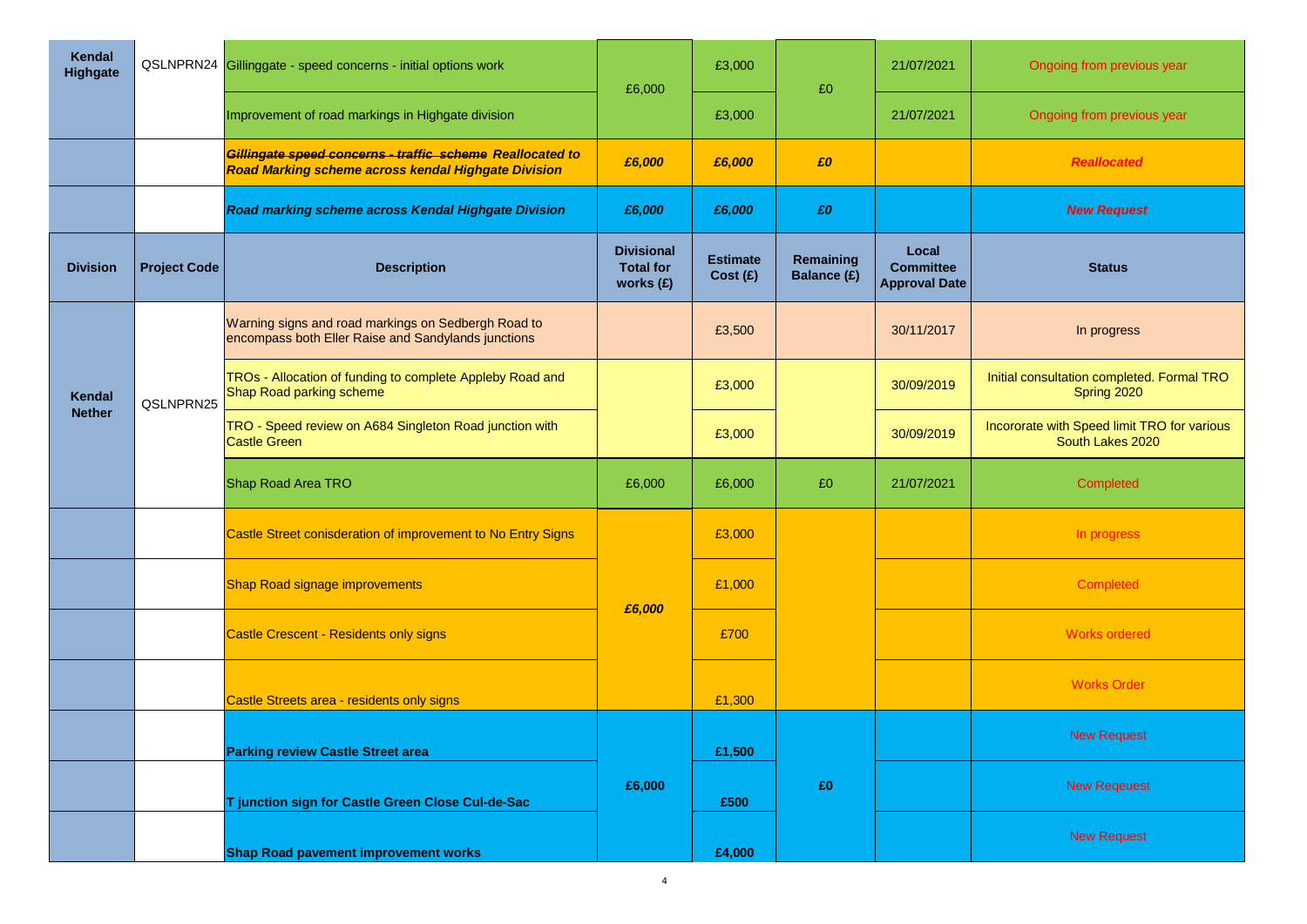| <b>Division</b>               | <b>Project Code</b> | <b>Description</b>                                                                                                                    | <b>Divisional</b><br><b>Total for</b><br>works (£)       | <b>Estimate</b><br>Cost(E) | Remaining<br><b>Balance (£)</b> | Local<br><b>Committee</b><br><b>Approval Date</b> | <b>Status</b>                                                                                                           |
|-------------------------------|---------------------|---------------------------------------------------------------------------------------------------------------------------------------|----------------------------------------------------------|----------------------------|---------------------------------|---------------------------------------------------|-------------------------------------------------------------------------------------------------------------------------|
|                               |                     | Additional allocation to a pedestrian crossing on the A65 Burton<br>Road near Helmside Road junction                                  |                                                          | £4,000                     |                                 | 19/07/2018                                        | Funding not sufficient, new request gone in to<br>apply for CIL funding                                                 |
| Kendal<br><b>South</b>        | QSLNPRN26           | Additional allocation to a pedestrian crossing on the A65 Burton<br>Road near Helmside Road junction                                  |                                                          | £5,000                     |                                 | 30/09/2019                                        | Funding not sufficient, new request gone in to<br>apply for CIL funding                                                 |
|                               |                     | Additional funding for pedestrian crossing of the A65 near<br><b>Helmside Road junction</b>                                           | £6,000                                                   | £6,000                     | £0                              | 21/07/2021                                        | Ongoing from previous                                                                                                   |
|                               |                     | Additional funding for pedestrian crossing of the A65 near<br><b>Helmside Road junction</b>                                           | £6,000                                                   | £6,000                     | £O                              |                                                   | <b>Ongoing scheme</b>                                                                                                   |
| <b>Division</b>               | <b>Project Code</b> | <b>Description</b>                                                                                                                    | <b>Divisional</b><br><b>Total for new</b><br>works $(f)$ | <b>Estimate</b><br>Cost(E) | Remaining<br>Balance (£)        | Local<br><b>Committee</b><br><b>Approval Date</b> | <b>Status</b>                                                                                                           |
|                               |                     | Junction improvement consideration for Horncop Lane /<br><b>Sparrowmire Lane</b>                                                      |                                                          | £1,000                     |                                 | 21/03/2017                                        | Officers working on ideas to come back with.<br>(Additional funding to implement any changes<br>would then be required) |
|                               |                     | Bus stop build out at Greenside                                                                                                       |                                                          | £3,000                     |                                 | 19/07/2018                                        | Design detailed - works to be instructed.<br>Delivery may be delayed due to Covid-19                                    |
| Kendal                        |                     | Cycle Barriers on Fellside / rail on High Garth footpath                                                                              |                                                          | £1,000                     |                                 | 19/07/2018                                        | Need to ensure correct location to place works<br>instruction. To be followed up                                        |
| <b>Strickland</b><br>and Fell | QSLNPRN27           | Kendal Green stones or bollards                                                                                                       |                                                          | £2,000                     |                                 | 30/09/2019                                        | To be ordered summer 2020                                                                                               |
|                               |                     | <b>SID on Greenside</b>                                                                                                               | £6,000                                                   | £4,000                     | £0                              | 30/09/2019                                        | New request - additional funding required                                                                               |
|                               |                     | SID on Greenside - additional contribution                                                                                            |                                                          | £2,000                     |                                 | 21/07/2021                                        | Ongoing scheme                                                                                                          |
|                               |                     | Improvement of 2 sections of currently unmade desire line<br>footpath, Beast Banks and Tenterfell                                     | £6,000                                                   | £4,000                     | £0                              | 21/07/2021                                        | <b>Ongoing scheme</b>                                                                                                   |
|                               |                     | Low Mead Footpath works (subject to ownership<br><b>confirmation) Reallocate to Horncop Lane/Sparrowmire</b><br>jucntion improvements | £6,000                                                   | £1,000                     | £O                              |                                                   | <b>Reallocated</b>                                                                                                      |
|                               |                     | Junction improvement consideration for Horncop Lane /<br><b>Sparrowmire Lane - implmentation of proposals</b>                         |                                                          | £5,000                     |                                 |                                                   | <b>Ongoing scheme</b>                                                                                                   |
|                               |                     | <b>Kendal Green Traffic Review</b>                                                                                                    | £6,000                                                   | £500                       | £0                              |                                                   | <b>New request</b>                                                                                                      |
|                               |                     | Junction improvement consideration for Horncop Lane /<br>Sparrowmire Lane - implmentation of proposals                                |                                                          | £5,500                     |                                 |                                                   | <b>New request</b>                                                                                                      |
| <b>Division</b>               | <b>Project Code</b> | <b>Description</b>                                                                                                                    | <b>Divisional</b><br><b>Total for</b><br>works $(f)$     | <b>Estimate</b><br>Cost(E) | Remaining<br>Balance (£)        | Local<br><b>Committee</b><br><b>Approval Date</b> | <b>Status</b>                                                                                                           |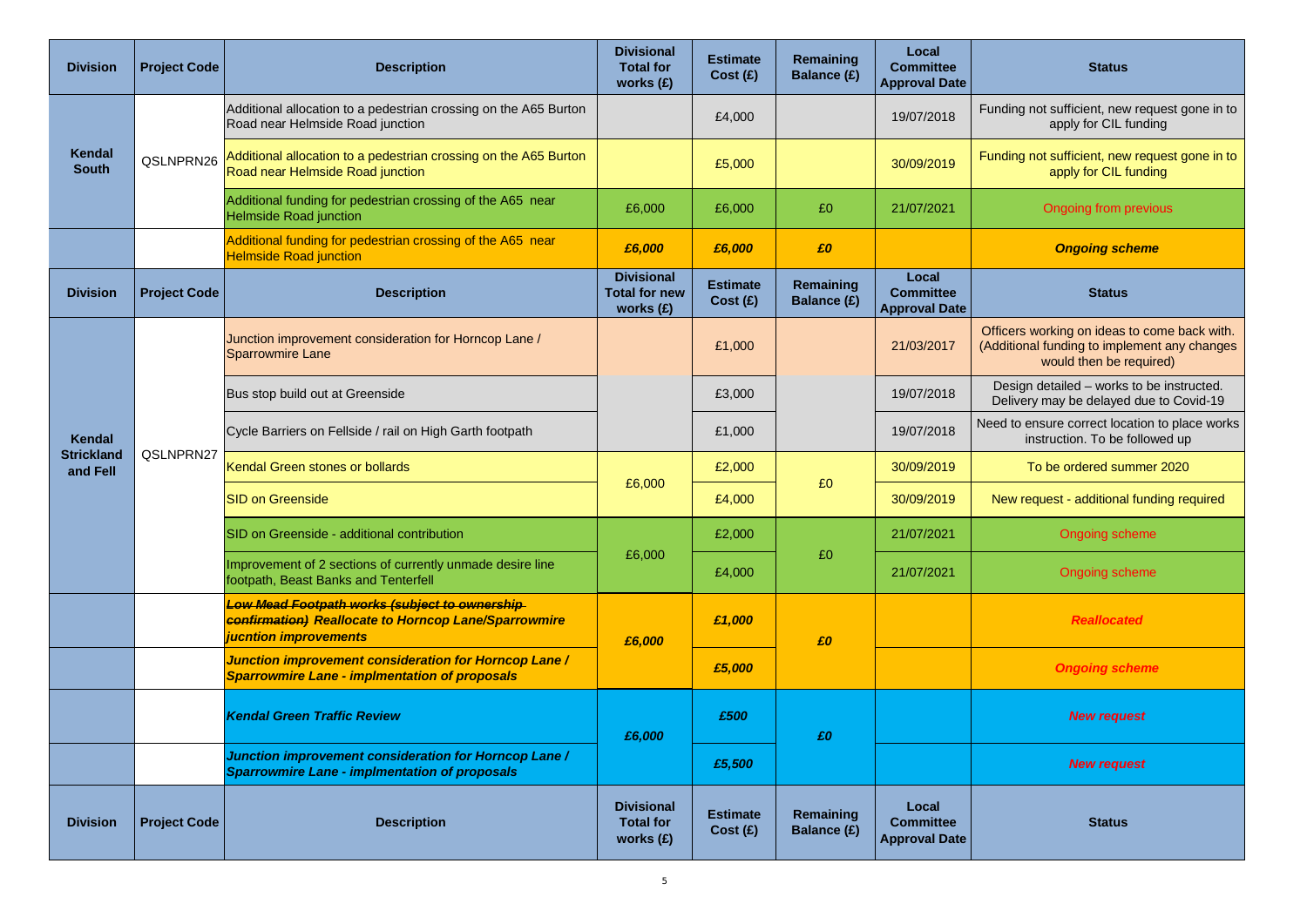|                 |                        | TRO-Traffic Calming and speed related measures for Arnside                                                                                                        |                                                      | £6,000                               |                                 | 19/07/2018                                        | Initial consultation completed Autumn 2019.<br>Formal consultation currently on hold. Works<br>continuing to prepare for formal TRO<br>consultation as soon is possible |
|-----------------|------------------------|-------------------------------------------------------------------------------------------------------------------------------------------------------------------|------------------------------------------------------|--------------------------------------|---------------------------------|---------------------------------------------------|-------------------------------------------------------------------------------------------------------------------------------------------------------------------------|
|                 |                        | TRO - Additional allocation to Speed related measures for<br>Arnside                                                                                              |                                                      | £5,000                               |                                 | 30/09/2019                                        | As above                                                                                                                                                                |
|                 |                        | TRO - Measures to address speeding and large vehicles using<br>Guard Hill Lane at Carr Bank On hold                                                               |                                                      | £2000 (only<br>£1,000<br>available)  |                                 | 30/09/2019                                        | New request - On hold as funding not<br>sufficient, pursuing funding options                                                                                            |
|                 |                        | Unsuitable for caravans sign for Beetham village                                                                                                                  |                                                      | Privately<br>funded<br>(E500)        |                                 | 30/09/2019                                        | New request Beetham PC to pay for (need to<br>arrange this)                                                                                                             |
|                 | Kent Estuary QSLNPRN28 | TRO - Measures to stop motorhome parking in Arnside                                                                                                               |                                                      | <b>Privately</b><br>funded<br>(E500) |                                 | 30/09/2019                                        | New request Arnside PC to pay for<br>Being undertaken with 20mph speed limit<br>therefore as above                                                                      |
|                 |                        | Arnside TRO and Traffic Calming scheme                                                                                                                            | £6,000                                               | £6,000                               | £0                              | 21/07/2021                                        | Completed                                                                                                                                                               |
|                 |                        | <b>Arnside TRO and Traffic Calming scheme</b>                                                                                                                     | £6,000                                               | £6,000                               | £0                              |                                                   | <b>Completed</b>                                                                                                                                                        |
|                 |                        |                                                                                                                                                                   |                                                      |                                      |                                 |                                                   |                                                                                                                                                                         |
|                 |                        | Implentaion to keep clear bar marking (once new service<br>procdure released)                                                                                     | £6,000                                               | £200                                 | £5,800                          |                                                   | Implentaion to keep clear bar marking<br>(once new service procdure released)                                                                                           |
| <b>Division</b> | <b>Project Code</b>    | <b>Description</b>                                                                                                                                                | <b>Divisional</b><br><b>Total for</b><br>works $(E)$ | <b>Estimate</b><br>Cost(E)           | Remaining<br><b>Balance (£)</b> | Local<br><b>Committee</b><br><b>Approval Date</b> | <b>Status</b>                                                                                                                                                           |
|                 |                        | Consideration of concerns raised at Chapel Hill for initial<br>consutlation and a possible future TRO (any TRO will requrie<br>funding in a future year)          |                                                      | £1,000                               |                                 | 19/07/2018                                        | Initial consultation undertaken March 2020.<br>Interrupted by Covid-19 and assessment of<br>next steps required                                                         |
|                 |                        | Wansfell Road Rothay Road signage for the filter lane                                                                                                             |                                                      | £1,000                               |                                 | 30/09/2019                                        | Order to be placed in Summer 2020                                                                                                                                       |
|                 |                        | Rydal welcome sign replacment                                                                                                                                     |                                                      | £700                                 |                                 | 30/09/2019                                        | <b>Completed Spring 2020</b>                                                                                                                                            |
| Lakes           | QSLNPRN29              | Consideration of concerns raised at Kirkfield and St Anne's<br>Close, for initial consutlation (If TRO is will required it will need<br>funding in a future year) |                                                      | £1,000                               |                                 | 30/09/2019                                        | Parking assessment to be progressed from<br>March to Sept 2020 - Parking assessment<br>currently on hold due to Covid-19.                                               |
|                 |                        | Chapel Hill and Low Gale initial consultation and measures<br>(additional funding may be required in a future year)                                               | £6,000                                               | £3,000                               | £0                              | 21/07/2021                                        | Ongoing scheme                                                                                                                                                          |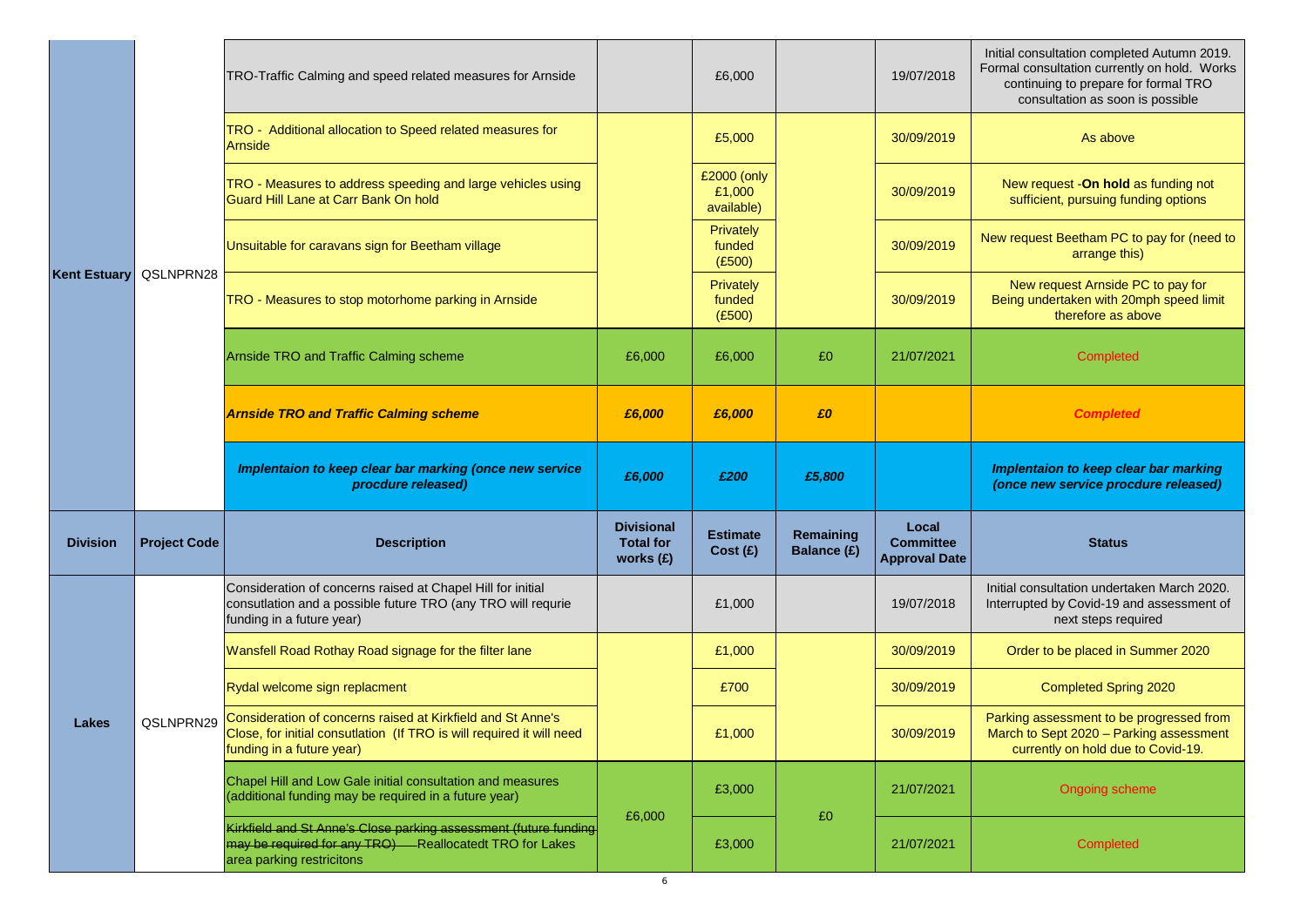|                 |                       | <b>Chapel Hill and Low Gale statutory consultation and</b><br>measures                                                                                                                                                                                                                               |                                                      | £4,000                     |                          |                                                   | <b>Ongoing request</b>                                                               |
|-----------------|-----------------------|------------------------------------------------------------------------------------------------------------------------------------------------------------------------------------------------------------------------------------------------------------------------------------------------------|------------------------------------------------------|----------------------------|--------------------------|---------------------------------------------------|--------------------------------------------------------------------------------------|
|                 |                       | <b>Wansfell Road Rothay Road signage for the filter lane</b>                                                                                                                                                                                                                                         |                                                      | £500                       |                          |                                                   | <b>Completed</b>                                                                     |
|                 |                       | <b>Installation of poles for a SID at Grasemre</b>                                                                                                                                                                                                                                                   | £6,000                                               | £200                       | £0                       |                                                   | <b>Completed</b>                                                                     |
|                 |                       | Consideraton of parking concerns at Rugby Club,<br>Ambleside & Elterwater (future funding may be required for-<br>any TRO) Reallocated to conisderation of a TRO for A591<br>Jenkins Fields area, Ambleside (if TRO is to progress<br>further funding allocation will be required in a future year.) | £1,300                                               |                            |                          |                                                   | <b>Ongoing</b>                                                                       |
|                 |                       | Parking Review: Kirkfield & St Anne's, Ambleside,<br><b>Logughrigg Park area</b>                                                                                                                                                                                                                     | £6,000                                               | £3,000                     |                          |                                                   | <b>New Request</b>                                                                   |
|                 |                       | Consideration of a TRO for Rugby Club area Ambleside and<br>A591 Jenkins Fields are Ambleside                                                                                                                                                                                                        |                                                      | £3,000                     | £0                       |                                                   | <b>New Request</b>                                                                   |
| <b>Division</b> | <b>Project Code</b>   | <b>Description</b>                                                                                                                                                                                                                                                                                   | <b>Divisional</b><br><b>Total for</b><br>works $(E)$ | <b>Estimate</b><br>Cost(E) | Remaining<br>Balance (£) | Local<br><b>Committee</b><br><b>Approval Date</b> | <b>Status</b>                                                                        |
|                 |                       | Scales 20mph speed limit extension - additional funding requried<br>to be implemented                                                                                                                                                                                                                |                                                      | £2,000                     |                          | 19/07/2018                                        | To be progressed with various speed limit TRO<br>2020                                |
|                 |                       | A5092 40mph extension - Farmers Arms through to Penny<br>Bridge - additional funding requried to be implemented                                                                                                                                                                                      |                                                      |                            |                          | 19/07/2018                                        | Currently on hold due to Covid-19. Will be<br>progressed as soon as possible in 2020 |
|                 |                       | Cumbria Way sign 'Pedestrians in the road' Broughton Beck                                                                                                                                                                                                                                            |                                                      | £1,000                     |                          | 19/07/2018                                        | Works ticket prepared - for completion summer<br>2020                                |
|                 | Low Furness QSLNPRN30 | Loppergarth reflector posts                                                                                                                                                                                                                                                                          |                                                      | £500                       |                          | 19/07/2018                                        | Works ordered to be completed summer 2020                                            |
|                 |                       | Measures to reduce speeding in Spark Bridge part funded by Cllr<br><b>Breteton</b>                                                                                                                                                                                                                   |                                                      | £3,000                     |                          | 29/01/2020                                        | Works ticket in progress in conjunction with<br>High Furness area contribution       |
|                 |                       | Greenodd initial options work                                                                                                                                                                                                                                                                        |                                                      | £3,500                     |                          | 21/07/2021                                        | Ongoing scheme                                                                       |
|                 |                       | Mill Room, Broughton Beck                                                                                                                                                                                                                                                                            | £6,000                                               | £500                       | £0                       | 21/07/2021                                        | Order May 2021                                                                       |
|                 |                       | Main Road, Swarthmoor signs and road markings                                                                                                                                                                                                                                                        |                                                      | £2,000                     |                          | 21/07/2021                                        | Ongoing scheme                                                                       |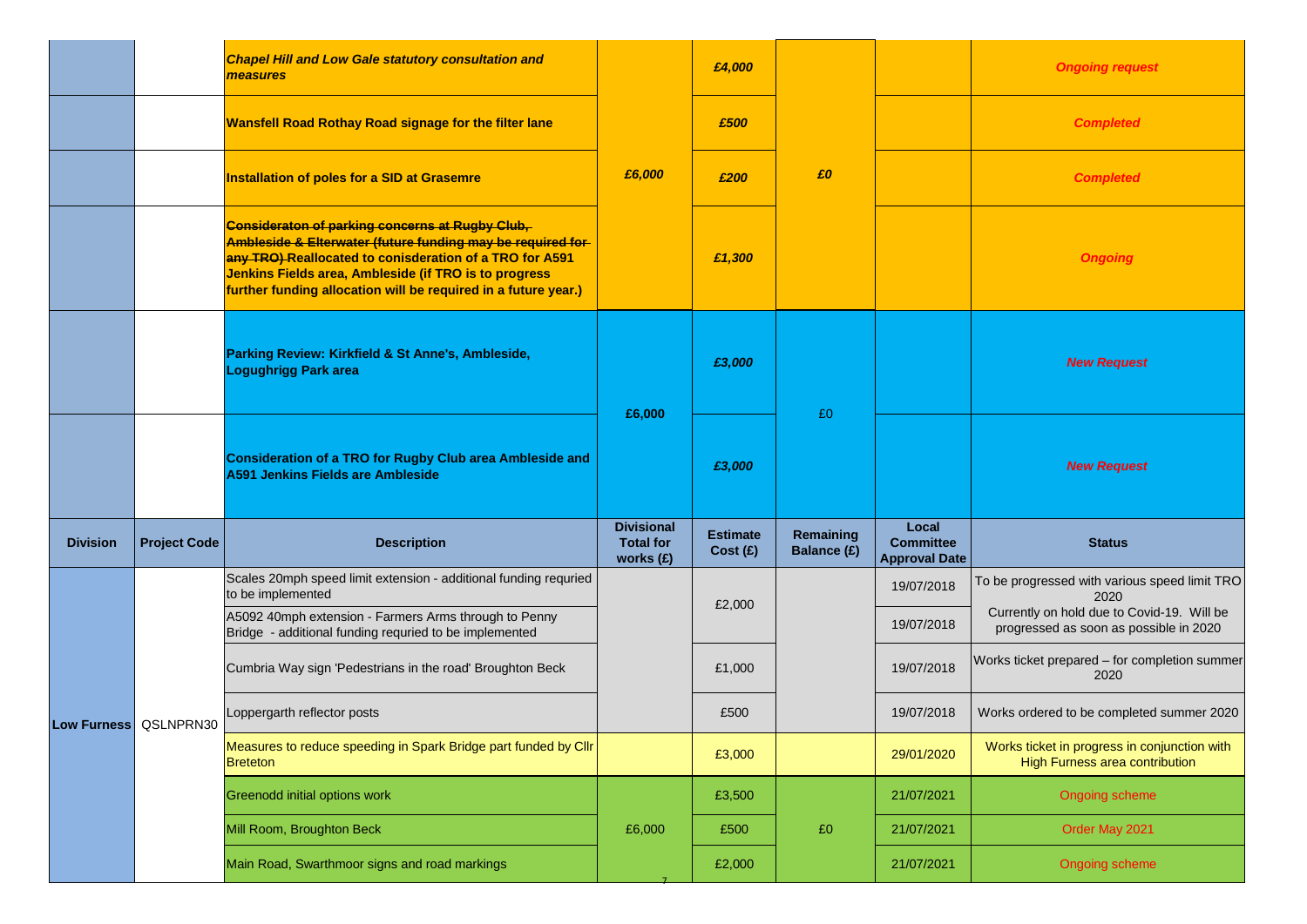|                    |                     | <b>Greenodd initial options work</b>                                                                                                                         |                                                        | £1,500                     |                                 |                                                   | <b>Ongoing</b>                                                                                       |
|--------------------|---------------------|--------------------------------------------------------------------------------------------------------------------------------------------------------------|--------------------------------------------------------|----------------------------|---------------------------------|---------------------------------------------------|------------------------------------------------------------------------------------------------------|
|                    |                     | Penny Bridge area further improvement of ped's in road                                                                                                       | £6,000                                                 | £1,500                     | £0                              |                                                   | <b>Ongoing</b>                                                                                       |
|                    |                     | <b>Main Road, Swarthmoor signs and road markings</b>                                                                                                         |                                                        | £3,000                     |                                 |                                                   | <b>Ongoing</b>                                                                                       |
|                    |                     | Speed gun for community speed watch                                                                                                                          | £6,000                                                 | £6,000                     | £0                              |                                                   | <b>New regeust</b>                                                                                   |
| <b>Division</b>    | <b>Project Code</b> | <b>Description</b>                                                                                                                                           | <b>Divisional</b><br><b>Total for new</b><br>works (£) | <b>Estimate</b><br>Cost(E) | Remaining<br>Balance (£)        | Local<br><b>Committee</b><br><b>Approval Date</b> | <b>Status</b>                                                                                        |
|                    |                     | Road safety schemes for village entry treatments (signs and road<br>markings) to Burton-in-Kendal and Holme villages as discussed<br>with the CRASH group    |                                                        | £6,000                     |                                 | 29/01/2020                                        | New request in January 2020. Works<br>instruction being progressed for Autumn 2020<br>implementation |
|                    |                     | Gatebeck - traffic management options (to be confirmed once<br>met with PC                                                                                   | £6,000                                                 | £5,000                     | £0                              | 21/07/2021                                        | <b>Completed</b>                                                                                     |
| Lower<br>Kentdale  | QSLNPRN31           | Sign for Crooklands / A65 junction opposite Memorial Hall                                                                                                    |                                                        | £1,000                     |                                 | 21/07/2021                                        | Completed                                                                                            |
|                    |                     | <b>Contribution towards resurfacing works (Heversham &amp;</b><br><b>Leasgill Princes Way) Further dicussion required with the</b><br><b>Network Manager</b> | £6,000                                                 | £6,000                     | £0                              |                                                   | <b>Completed</b>                                                                                     |
|                    |                     | <b>Contribution towards resurfacing works in the Lower</b><br><b>Kentdale Division</b>                                                                       | £6,000                                                 | £6,000                     | £0                              |                                                   | <b>New request</b>                                                                                   |
| <b>Division</b>    | <b>Project Code</b> | <b>Description</b>                                                                                                                                           | <b>Divisional</b><br><b>Total for new</b><br>works (£) | <b>Estimate</b><br>Cost(E) | Remaining<br>Balance (£)        | Local<br><b>Committee</b><br><b>Approval Date</b> | <b>Status</b>                                                                                        |
|                    |                     | Additional funding for improvements to Helsington Church<br>Corner                                                                                           | £6,000                                                 | £4,550                     | £0                              | 31/01/2018                                        | Landowner permission requried - NFA possible<br>at this time                                         |
|                    |                     | Assessment of speeds on A592 for consideration of speed limit<br>review and future TRO                                                                       | £6,000                                                 | £6,000                     | £0                              | 29/01/2019                                        | Traffic monitoring completed - report to<br>Member Summer 2020                                       |
| <b>Lyth Valley</b> | QSLNPRN32           | Assessment of speeds on A592 for consideration of speed limit<br>review and future TRO                                                                       | £6,000                                                 | £6,000                     | £0                              | 30/09/2019                                        | As above                                                                                             |
|                    |                     | TO BE REALLOCATED TO LEVENS FOOTPATH WORKS<br>'Helsington Church corner visibility improvements (pending<br>landowner permission NT) T                       | £6,000                                                 | £6,000                     | £0                              | 21/07/2021                                        | <b>New request - PREVIOUS ALLOCATION TO</b><br><b>BE REALLOCATED</b>                                 |
|                    |                     | <b>Levens footpath works</b>                                                                                                                                 | £6,000                                                 | £6,000                     | £0                              |                                                   | <b>Ongoing</b>                                                                                       |
| <b>Division</b>    | <b>Project Code</b> | <b>Description</b>                                                                                                                                           | <b>Divisional</b><br><b>Total for new</b><br>works (£) | <b>Estimate</b><br>Cost(E) | Remaining<br><b>Balance (£)</b> | Local<br><b>Committee</b><br><b>Approval Date</b> | <b>Status</b>                                                                                        |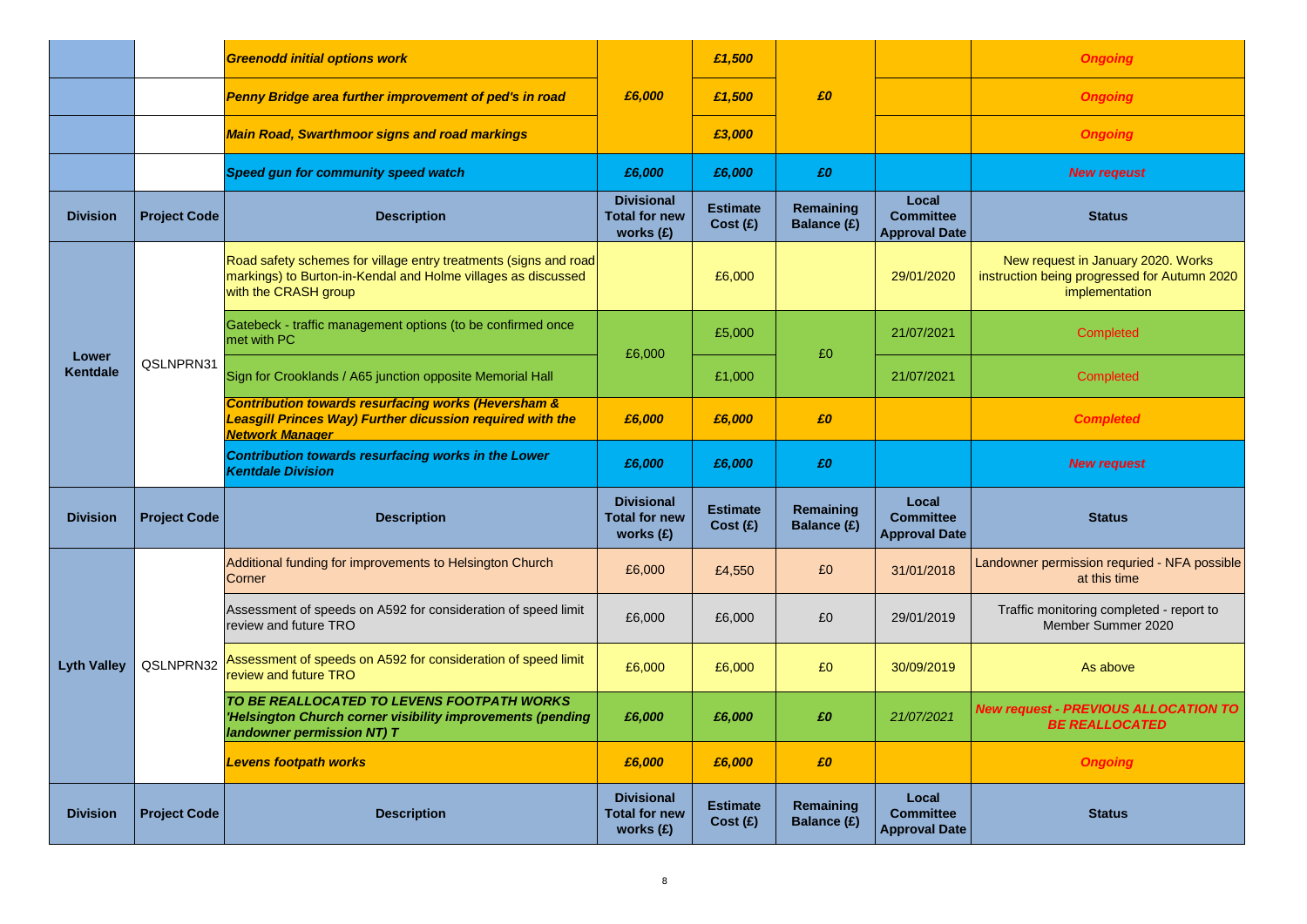|                           |                     | Feasibility, costing and designs for a traffic Island / safe crossing<br>on A65 Biggins Road / Biggins Lane junction                                     |                                                          | £1,000                        |                                 | 25/07/2017                                        | Detailed design to be progressed in 2020 /<br>2021                                                              |
|---------------------------|---------------------|----------------------------------------------------------------------------------------------------------------------------------------------------------|----------------------------------------------------------|-------------------------------|---------------------------------|---------------------------------------------------|-----------------------------------------------------------------------------------------------------------------|
|                           |                     | Make official shared use cycleway / foot way A65 / Main Street-<br>Kirkby Lonsdale Reallocate to TRO parking restrictions A65                            |                                                          | £2,000                        |                                 | 25/07/2017                                        | Progressed as far as possible no further works<br>planned - transfer funding to TRO Parking<br>restrictions A65 |
|                           |                     | Allocation to a footway improvement through the Countryside<br>Access Team with YDNPA                                                                    |                                                          | £5,000                        |                                 | 19/07/2018                                        | Completed - YDNPA works in 2020/2021                                                                            |
|                           |                     | Market Sq, Kirkby Lonsdale-Review of Road Marking and<br>Signage-Reallocate to TRO parking restrictions A65                                              |                                                          | £1,500                        |                                 | 30/09/2019                                        | Originally allocated in error Reallocated                                                                       |
| Sedbergh &                | QSLNPRN33           | A new cyclepath just to the north of Levens Hall in a field owned<br>by the estate, to get cyclists off the A6, in Lyth ED working with<br>Cllr Bland.   |                                                          | £4,500                        |                                 | 30/09/2019                                        | Being progressed by Mark Brierley                                                                               |
| <b>Kirkby</b><br>Lonsdale |                     | Zebra crossing installation for Dodgson Croft Kirkby Lonsdale                                                                                            |                                                          | Privately<br>funded<br>(E25K) |                                 | 30/09/2019                                        | Safety audit completed. Equipment ordered<br>and works to be programmed early Summer<br>2020                    |
|                           |                     | A65 Biggins Road / Biggins Lane - Detailed design and costing<br>(including road widening) to accommodate a pedestrian island.                           | £6,000                                                   | £6,000                        | £0                              | 21/07/2021                                        | Progressing an earlier scheme                                                                                   |
|                           |                     | Shared Cycle way footpath improvements Levens Hall<br>Reallocated to TRO parking restrictions A65 (will require a<br>further allocation in future years) | £6,000                                                   | £6,000                        | £0                              |                                                   | To be progressed                                                                                                |
|                           |                     | Allocation to a footway improvement through the Countryside<br><b>Access Team with YDNPA</b>                                                             | £6,000                                                   | £6,000                        | £0                              |                                                   | <b>New request</b>                                                                                              |
|                           |                     |                                                                                                                                                          |                                                          |                               |                                 |                                                   |                                                                                                                 |
| <b>Division</b>           | <b>Project Code</b> | <b>Description</b>                                                                                                                                       | <b>Divisional</b><br><b>Total for new</b><br>works $(f)$ | <b>Estimate</b><br>Cost(E)    | Remaining<br><b>Balance (£)</b> | Local<br><b>Committee</b><br><b>Approval Date</b> | <b>Status</b>                                                                                                   |
|                           |                     | Surface improvement for rear of North Lonsdale Road from E.<br>end to Hoad View and Steel St to junction (details to confirm with<br>Member)             |                                                          | £6,000                        |                                 | 19/07/2018                                        | Network team preparing works order                                                                              |
|                           |                     | Bus Stop Clear way marking on Oakwood Drive near number 4                                                                                                |                                                          | £1,000                        |                                 | 30/09/2019                                        | To be progressed                                                                                                |
|                           |                     | Ulverston Market Street- No Entry Sign to be improved at Co-op<br>shop                                                                                   |                                                          | £500                          |                                 | 30/09/2019                                        | To be progressed                                                                                                |
|                           |                     | Conishead Road - TRO for DYLs on Railway side - funding for<br>initial consultation. Additional funding requried for formal TRO                          |                                                          | £2,000                        |                                 | 30/09/2019                                        | Consultation began in Spring 2020. Additional<br>funding required in 2020 / 2021                                |
| <b>Ulverston</b>          | QSLNPRN34           | <b>TRO-Ainsworths Transport services at NLRoad. Establishment</b><br>of a safety zone near to playground. Ainsworths agreed to pay<br>towards scheme.    |                                                          | <b>Private Works</b>          |                                 | 30/09/2019                                        | Funded by Ainsworth Transport. Options<br>prepared and scheme progressing spring 2020                           |
| East                      |                     | Progress of Conishead Road TRO                                                                                                                           | £6,000                                                   | £4,000                        | £0                              | 21/07/2021                                        | Ongoing scheme                                                                                                  |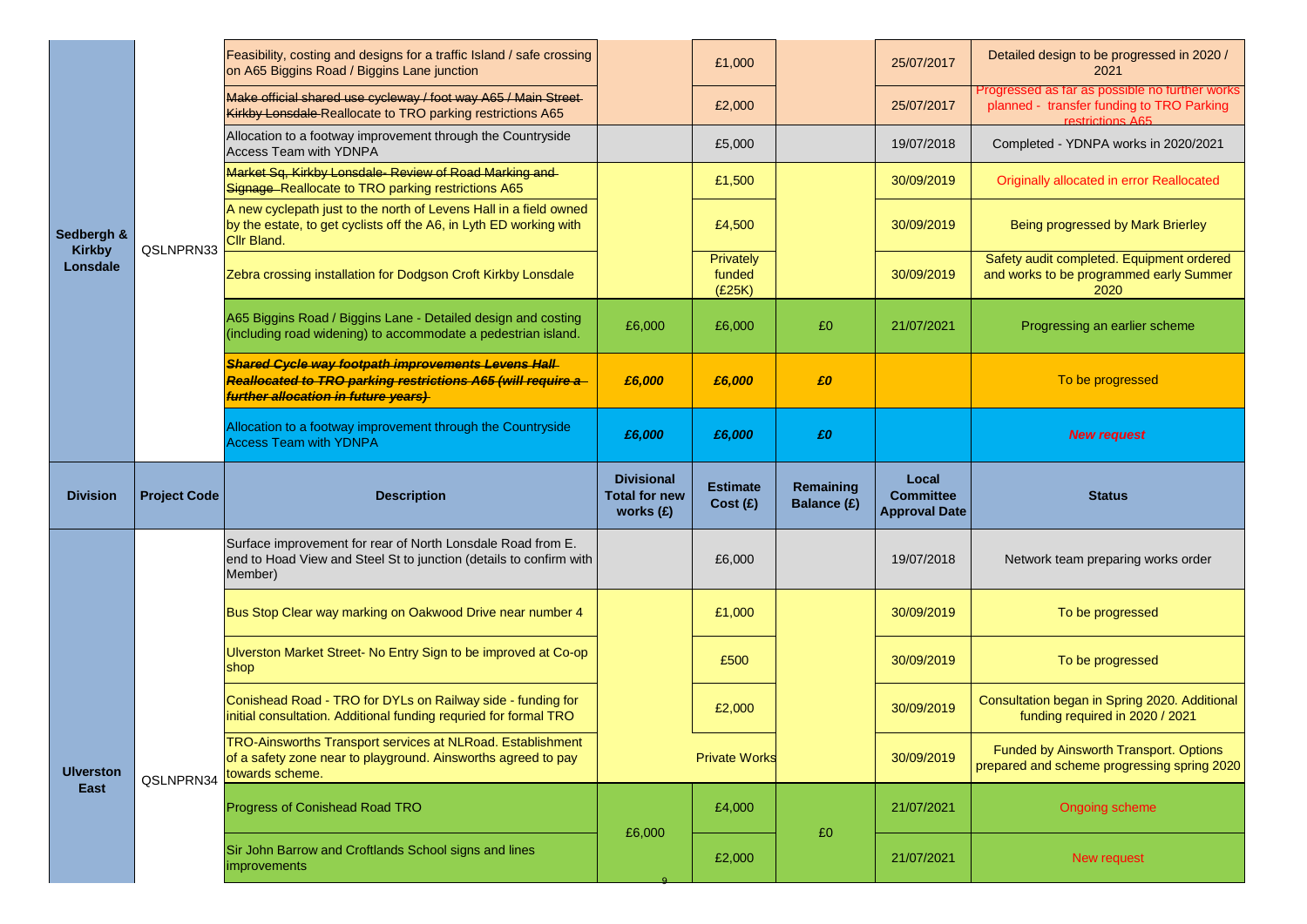|                          |                     | Ulverston town centre 20mph scheme                                                                                                              | £6,000                                                   | £6,000                     | £0                       |                                                   | <b>Ongoing</b>                                                                                                            |
|--------------------------|---------------------|-------------------------------------------------------------------------------------------------------------------------------------------------|----------------------------------------------------------|----------------------------|--------------------------|---------------------------------------------------|---------------------------------------------------------------------------------------------------------------------------|
|                          |                     | South Terrace Advisory sign forturnign circle                                                                                                   |                                                          | £500                       | £0                       |                                                   | <b>New Request</b>                                                                                                        |
|                          |                     | Ulverston town centre 20mph scheme                                                                                                              | £6,000                                                   |                            |                          |                                                   | <b>Additional Funding to ongoign request</b>                                                                              |
| <b>Division</b>          | <b>Project Code</b> | <b>Description</b>                                                                                                                              | <b>Divisional</b><br><b>Total for new</b><br>works (£)   | <b>Estimate</b><br>Cost(E) | Remaining<br>Balance (£) | Local<br><b>Committee</b><br><b>Approval Date</b> | <b>Status</b>                                                                                                             |
|                          |                     | TRO - Church Walk consultation for residents parking scheme                                                                                     |                                                          | £3,000                     |                          | 30/11/2018                                        | Further proposals being prepared - consultation<br>completed 2019. Options now being completed<br>for formal consultation |
|                          |                     | TRO - Residents parking Garden Terrace, one side only and 1<br>permit per house. Realocated to Signage for Hazel Tree Road-&<br>Church Walk TRO |                                                          | £2,000                     |                          | 30/09/2019                                        | <b>Reallocated</b>                                                                                                        |
|                          |                     | TRO - DYL by Bici Café, Upper Brook Street                                                                                                      |                                                          | £2,000                     |                          | 30/09/2019                                        | New request - Funding £3,000 to be                                                                                        |
|                          |                     | Bollards on Upper Brook Street - on left from Shop onwards.                                                                                     |                                                          | £1,000                     |                          | 30/09/2019                                        | reallocated to Garden Terrace scheme                                                                                      |
| <b>Ulverston</b><br>West | QSLNPRN35           | TRO - Allocation to Church Walk residents parking scheme<br>options for statutory consutlation                                                  |                                                          | £1,000                     |                          | 30/09/2019                                        | Further proposals being prepared - consultation<br>completed 2019. Options now being completed<br>for formal consultation |
|                          |                     | <b>Church Walk TRO</b>                                                                                                                          | £6,000                                                   | £6,000                     | £0                       | 21/07/2021                                        | Ongoing scheme                                                                                                            |
|                          |                     | <b>Ulverston town centre 20mph scheme</b>                                                                                                       | £6,000                                                   | £6,000                     | £0                       |                                                   | <b>Ongoing scheme</b>                                                                                                     |
|                          |                     | <b>Bollards for pavements in Ulverston Town Centre</b>                                                                                          | £6,000                                                   | £3,000                     |                          |                                                   |                                                                                                                           |
|                          |                     | Ulverston town centre 20mph scheme                                                                                                              |                                                          | £3,000                     | £0                       |                                                   | <b>Additional Funding to ongoign request</b>                                                                              |
| <b>Division</b>          | <b>Project Code</b> | <b>Description</b>                                                                                                                              | <b>Divisional</b><br><b>Total for new</b><br>works $(f)$ | <b>Estimate</b><br>Cost(E) | Remaining<br>Balance (£) | Local<br><b>Committee</b><br><b>Approval Date</b> | <b>Status</b>                                                                                                             |
|                          |                     | Assessment of road safety and pedestrian crossing options near<br>St Oswalds, Burneside                                                         |                                                          | £500                       |                          | 31/01/2018                                        | Assessment completed, report to Member June<br>2020                                                                       |
|                          |                     | <b>Jack Castling corner works</b>                                                                                                               |                                                          | £2,000                     |                          | 26/03/2018                                        | Allocation to highway improvements with Parish<br>Council                                                                 |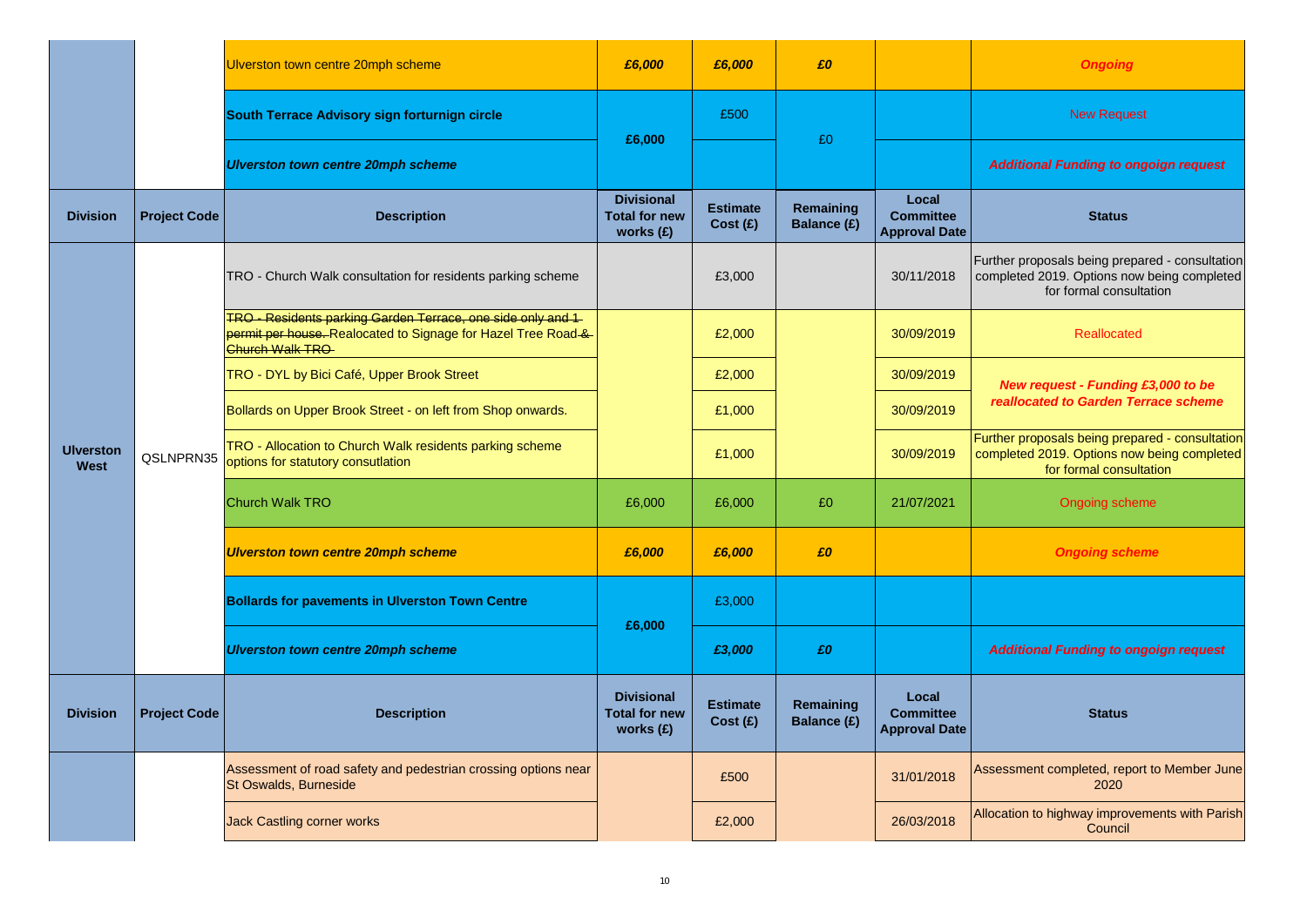|                   |                      | Firbank Parish - flap signs for diversion (detail to be agreed with<br>parish and Member)                                                                         |                                                        | £3,000                     |                          | 19/07/2018                                        | To be progressed                                                                                |
|-------------------|----------------------|-------------------------------------------------------------------------------------------------------------------------------------------------------------------|--------------------------------------------------------|----------------------------|--------------------------|---------------------------------------------------|-------------------------------------------------------------------------------------------------|
|                   |                      | Lavrock Bridge - funding towards measures including possible<br>bollards to restrict bridge entry                                                                 |                                                        | £1,000                     |                          | 19/07/2018                                        | Designs completed - awaiting Member update                                                      |
|                   |                      | Additional sign / bollards for Back Lane Staveley to prevent<br>vehicles especially HGVs                                                                          |                                                        | £1,000                     |                          | 19/07/2018                                        | To be progressed - Summer 2020                                                                  |
|                   |                      | TRO -Speed limit and introduction of Parking Restriction on Main<br><b>Street, Staveley</b>                                                                       |                                                        | £5,000                     |                          | 30/09/2019                                        | Initial consultation November 2019 completed.<br>Next steps on hold due to Cobid-19             |
| <b>Upper Kent</b> | QSLNPRN36            | <b>Staveley Parking and Speed limit TRO scheme</b>                                                                                                                |                                                        | £5,000                     |                          | 21/07/2021                                        | <b>Ongoing scheme</b>                                                                           |
|                   |                      | St Oswald's School Burneside measures to assist crossing (yet<br>to be finalised)                                                                                 | £6,000                                                 | £1,000                     | £0                       | 21/07/2021                                        | Ongoing                                                                                         |
|                   |                      | <b>Staveley Parking and Speed limit TRO scheme</b>                                                                                                                |                                                        | £1,000                     |                          |                                                   | <b>Ongoing</b>                                                                                  |
|                   |                      | <b>Grayrigg meaures for the village entry points</b>                                                                                                              | £6,000                                                 | £1,000                     | £0                       |                                                   | <b>Ongoing</b>                                                                                  |
|                   |                      | <b>Burneside Village signs</b>                                                                                                                                    |                                                        | £500                       |                          |                                                   | <b>Ongoing</b>                                                                                  |
|                   |                      | <b>Meal Bank Bridge safety measures to protect the bridge</b>                                                                                                     |                                                        | £3,500                     |                          |                                                   | <b>Ongoing</b>                                                                                  |
| <b>Division</b>   | <b>Project Code</b>  | <b>Description</b>                                                                                                                                                | <b>Divisional</b><br><b>Total for new</b><br>works (£) | <b>Estimate</b><br>Cost(E) | Remaining<br>Balance (£) | Local<br><b>Committee</b><br><b>Approval Date</b> | <b>Status</b>                                                                                   |
|                   |                      | Bend warning signs and speed monitoring for A591 Elleray Rd -<br><b>Cooks House Corner</b>                                                                        |                                                        | £1,500                     |                          | 19/07/2018                                        | Designs to be progressed Spring 2020                                                            |
|                   |                      | TRO for St Mary's Park, Lake Road and Craig Walk & Droomer<br>Drive - residents parking proposal (future contribution needed for<br>implementation if progressed) | £6,000                                                 | £3,000                     | £0                       | 19/07/2018                                        | Initial consultation completed Dec 19 / Jan 20.<br>Further consultation on hold due to Covid-19 |
|                   |                      | TRO for St Mary's Park, Lake Road and Craig Walk                                                                                                                  | £6,000                                                 | £5,000                     | £0                       | 21/07/2021                                        | Ongoing scheme                                                                                  |
|                   | Windermere QSLNPRN37 | Droomer Drive - initial options                                                                                                                                   |                                                        | £1,000                     |                          | 21/07/2021                                        | New request                                                                                     |